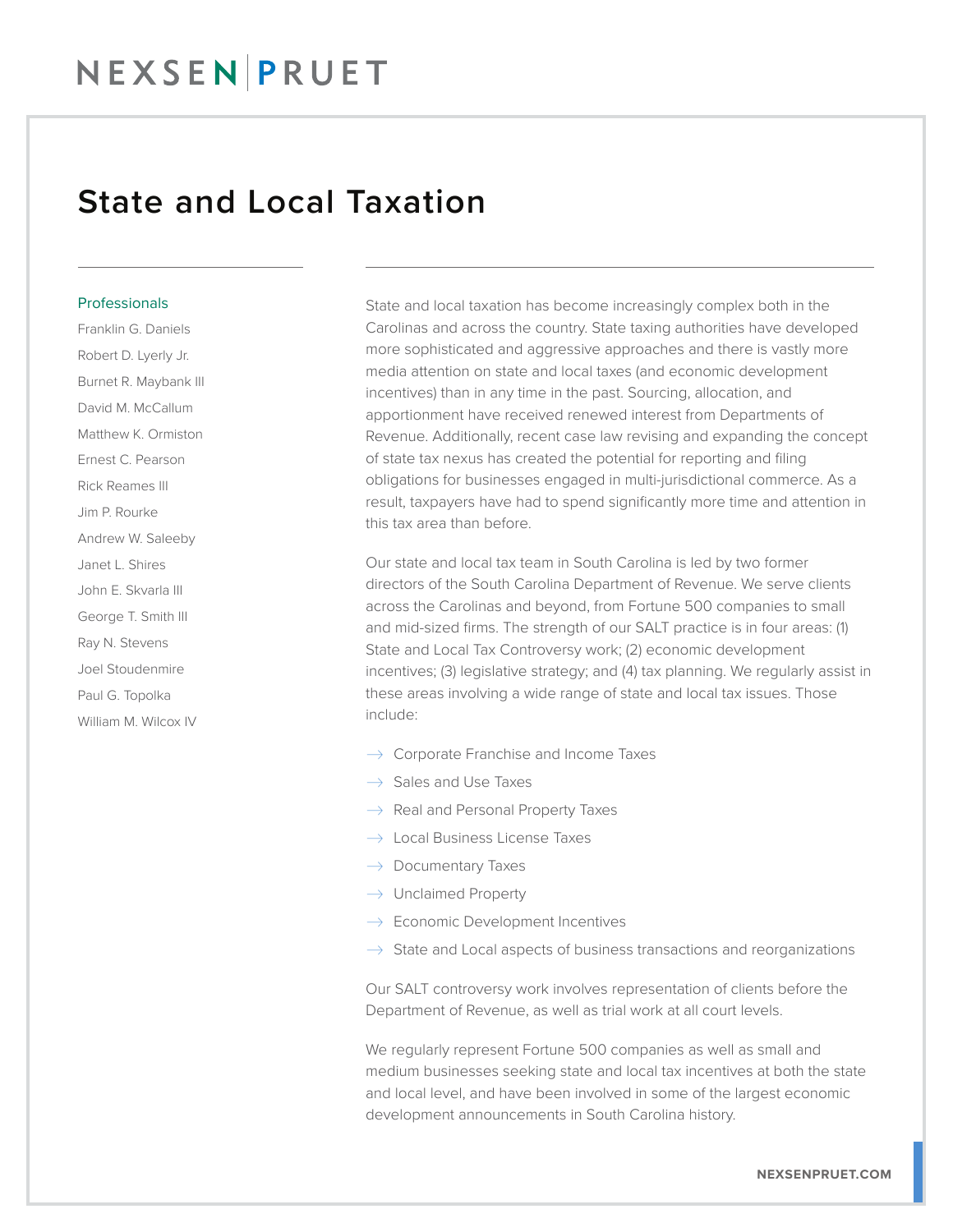## NEXSENPRUET

Nexsen Pruet also regularly represents clients on legislative monitoring and lobbying on state tax issues before state legislatures. Our members have drafted hundreds of state tax code sections which have been enacted into law over the past 20 years. Our work has been done for state government, counties, economic development Alliances, and private clients.

Nexsen Pruet also assists clients in reviewing the state and local tax aspect of real estate transactions, mergers and acquisitions, and other transactional planning.

### Accomplished Tax Attorneys

Recognitions for members of the group:

- � 2015 *Best Lawyers* in the Midlands in Tax Law by *Columbia Metropolitan Magazine*
- $\rightarrow$  *Best Lawyers in America®* "Lawyer of the Year" for Tax Law (Columbia)
- $\rightarrow$  South Carolina Economic Developers Association's "2010 Ally of the Year"
- � *Best Lawyers in America®* since 2009
- $\rightarrow$  Listed in South Carolina Super Lawyers for Tax (2014)
- $\rightarrow$  South Carolina Super Lawyer Rising Star in Bonds and Government

### Noteable SALT Insights and Events

Members of the firm's SALT team regularly offer insights and events related to developments in this area of the law.

Rick Reames, former director of the South Carolina Department of Revenue rejoins Nexsen Pruet as of February 2017.

Burnie Maybank and Jeanne Born co-authored South Carolina Nonprofit Corporate Practice Manual, First Edition, South Carolina Bar, 2007, and Second Edition, South Carolina Bar, 2015.

On July 9, 2014, Maybank served as the moderator and presenter of the Clean Energy Economic Development Panel at the 2014 South Carolina Clean Energy Summit.

Burnie Maybank authored an article for the July 2014 edition of *South Carolina Lawyer*, co-written by Chris Hampton, entitled "Nonprofit Traps and Pitfalls."

Maybank also co-authored an article for the May 2013 edition of *South Carolina Lawyer*, co-written by Franklin Daniels and Cashida Okeke, called "South Carolina State Tax Traps and Pitfalls."

Each year, Nexsen Pruet hosts economic development and state and local tax seminars which bring together practitioners and public agency representatives. The firm also hosts other events that are more narrowly focused on specific SALT issues, including:

 $\rightarrow$  Taps and Pitfalls in Economic Development (2015)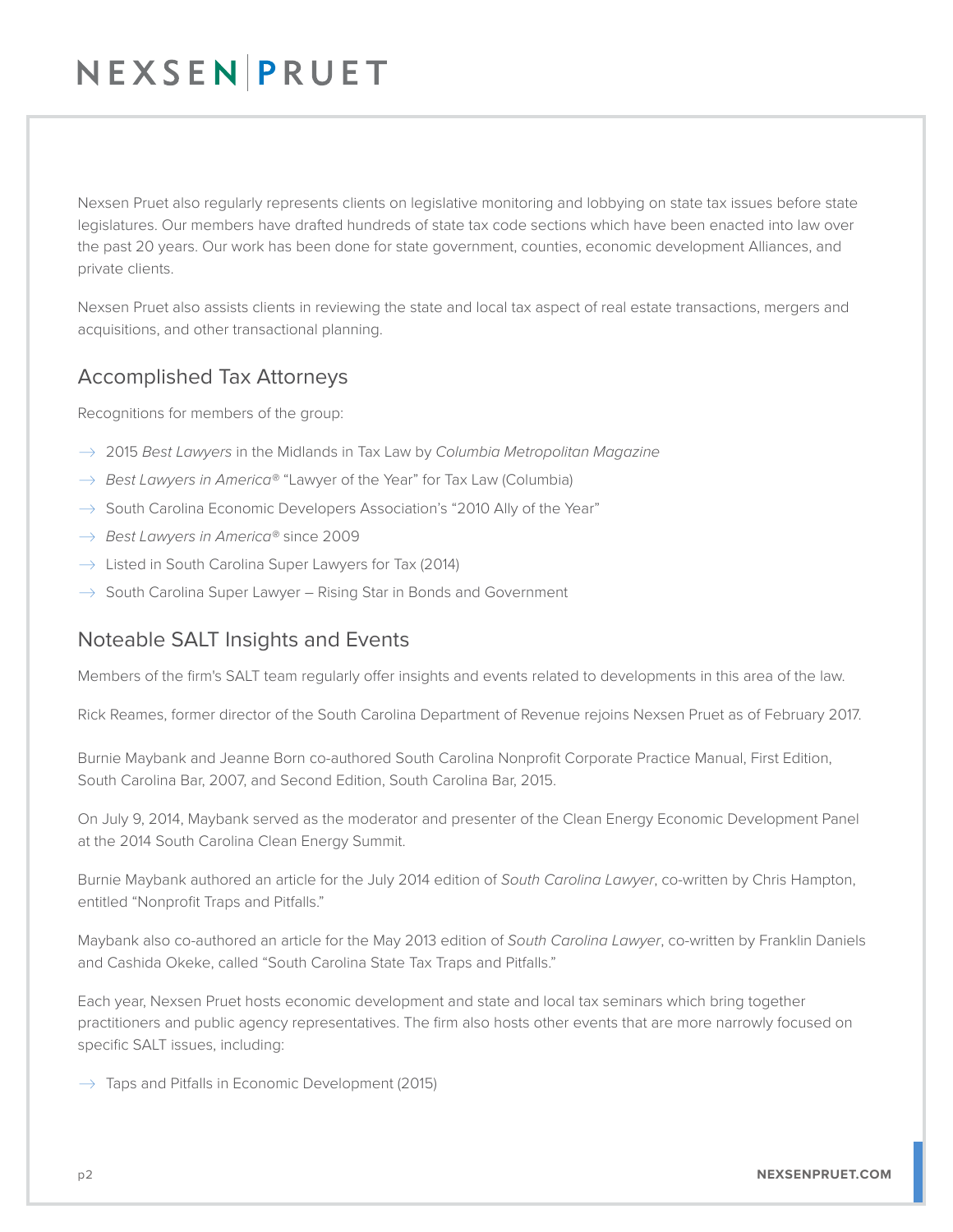## NEXSEN PRUET

- $\rightarrow$  SALT Seminar (held annually)
- $\rightarrow$  Realtors Seminar (2014)
- $\rightarrow$  Newbie Economic Development Seminar (2011 and 2013)
- $\rightarrow$  Hard Dollars Economic Development Seminar (2013)
- $\rightarrow$  Legislative Update Economic Development Seminar (2013)
- $\rightarrow$  Distribution Center Seminar (2013)
- $\rightarrow$  State Economic Development Incentives for the Agribusiness Industry (2012)
- $\rightarrow$  Incentives for Real Estate Developers (2012)
- $\rightarrow$  Selected Issues Regarding Spec Industrial Parks and Mega Sites (2012)
- $\rightarrow$  Economic Development and Legislative Update Seminar (2011)

#### **Experience**

Sheetz Distribution Facility

#### News

07.14.2020 | News from Nexsen Pruet Former S.C. Department of Revenue Director Joins Nexsen Pruet

02.06.2017 Former SC Revenue Director Welcomed Back to Firm

### **Insights**

08.06.2021 "South Carolina State Tax Traps and Pitfalls"

04.20.2021 | Article Is a Form 1099-C Always Required When Settling Disputed Debts?

06.02.2020 SC and NC Department of Revenue Responses to COVID-19 - UPDATED June 2, 2020

02.28.2020 Is Your Partnership Ready for the IRS's New Centralized Audit Regime?

02.03.2020 How to Contest Your Real Property Revaluation Notice